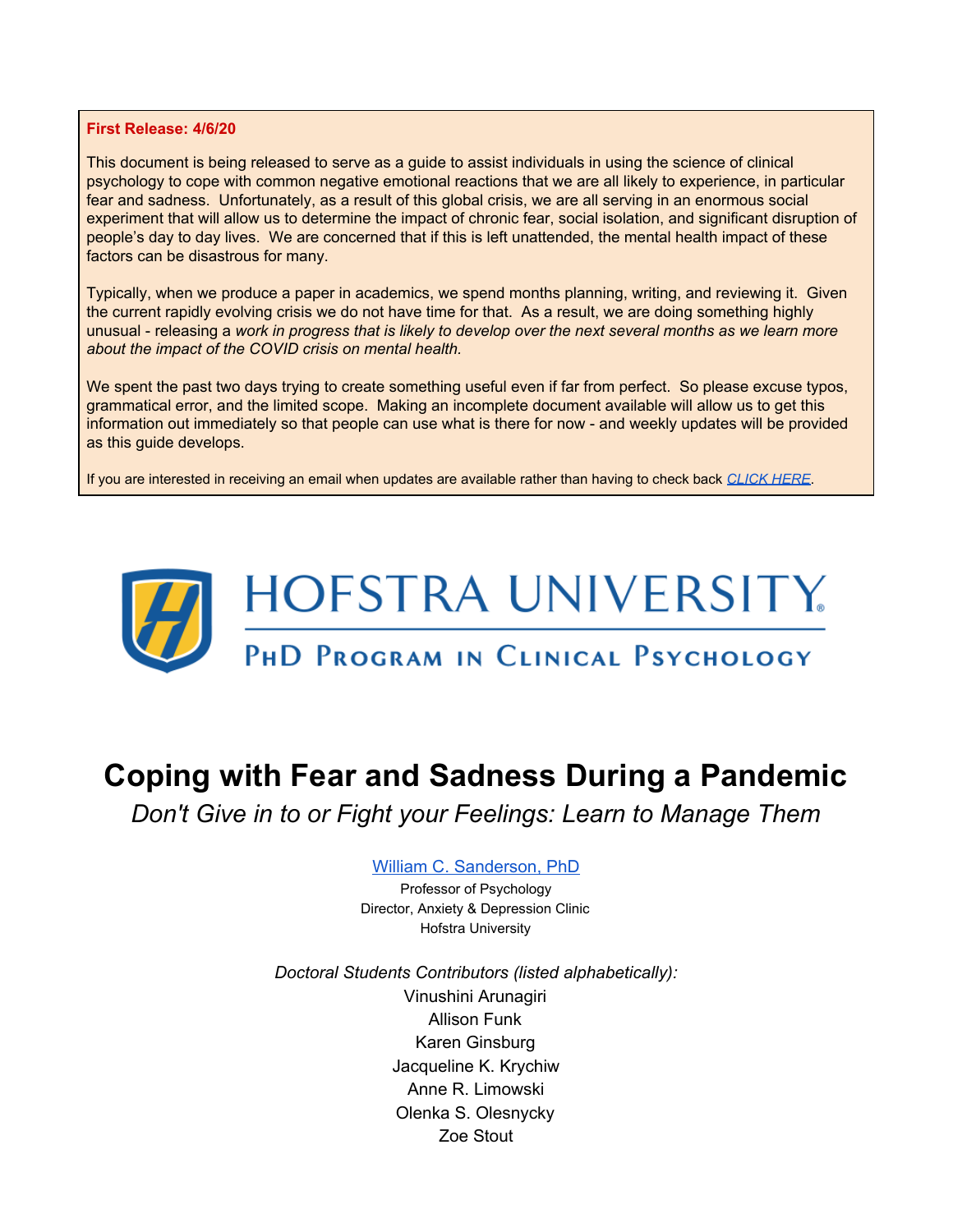I have spent the past 37 years studying anxiety (fear) and depression (sadness) along with my doctoral students. Specifically, we are interested in:

(1) What causes these feelings (everyone has them from time to time)

(2) What purpose they serve (they evolved because they were useful - and are still useful)

(3) What factors lead to them becoming a significant problem for some individuals (we have a lot of knowledge about this)

(4) When they become a problem, how to help people manage and reduce these feelings so that they do not interfere with their life (there are scientifically proven ways to do this).

This knowledge is particularly relevant in the current landscape -- the COVID-19 Pandemic. Clearly, COVID represents a potential physical and medical threat for everyone. However, our concern, based upon what we know about anxiety and depression, is that the mental health effects will become the greatest challenge for most of us -- not the physical/medical effects -- and our emotional responses can potentially have a long lasting impact beyond the current pandemic. Unfortunately, as a result of this global crisis, we are all serving in an enormous social experiment that will allow us to determine the impact of chronic fear, social isolation, and significant disruption of people's day to day lives.

Specifically, the present environment is triggering our underlying psychology in a way that is unprecedented - with potentially serious consequences for our anxiety and depression. We already know that about 25% of people in the U.S. suffer from an anxiety disorder at some point in their life, and that figure is about the same for depression. Our brains simply were not built for this type of threat. Imagine if you turned a light switch on and off all day, 24 hours/day, 7 days/week. It's not built for that much use. Eventually it would break -- much earlier than if used "normally." This is what is happening to our psychological mechanisms involved in anxiety and depression -- they are being triggered 24/7 -- way beyond the purpose they evolved for.

Unfortunately, this pandemic is likely to stick around for quite some time. So we offer the following, science-based suggestions, to help MANAGE fear and sadness. The starting point is that of course, anyone not having some increase in their anxiety and sadness probably has an emotion system that is not working as it should. As best we can tell, EVERYONE has had increases in these emotions - as would be expected - because there is some level of validity to these reactions (COVID is legitimately a threat to us thus provoking fear and our lifestyle changes are depressing!). That being said, there are factors that may contribute to these reactions that can be dealt with. The metaphor I will use here is a volume control. When you turn something on it is set at a certain volume. You can then turn the volume higher or lower. What we are detailing in our guide is what triggers turn these negative feelings on, how they get "turned up higher" then necessary, and solutions to how they can be "turned down" --but not off -- so the experience is more manageable.

In our guide you will find a summary of many common 'pandemic-related' issues that we have observed and how they push the buttons of well-known processes that are generally involved in increased anxiety and depression. Solutions to best manage negative reactions follow each of these.

We hope you find this information useful.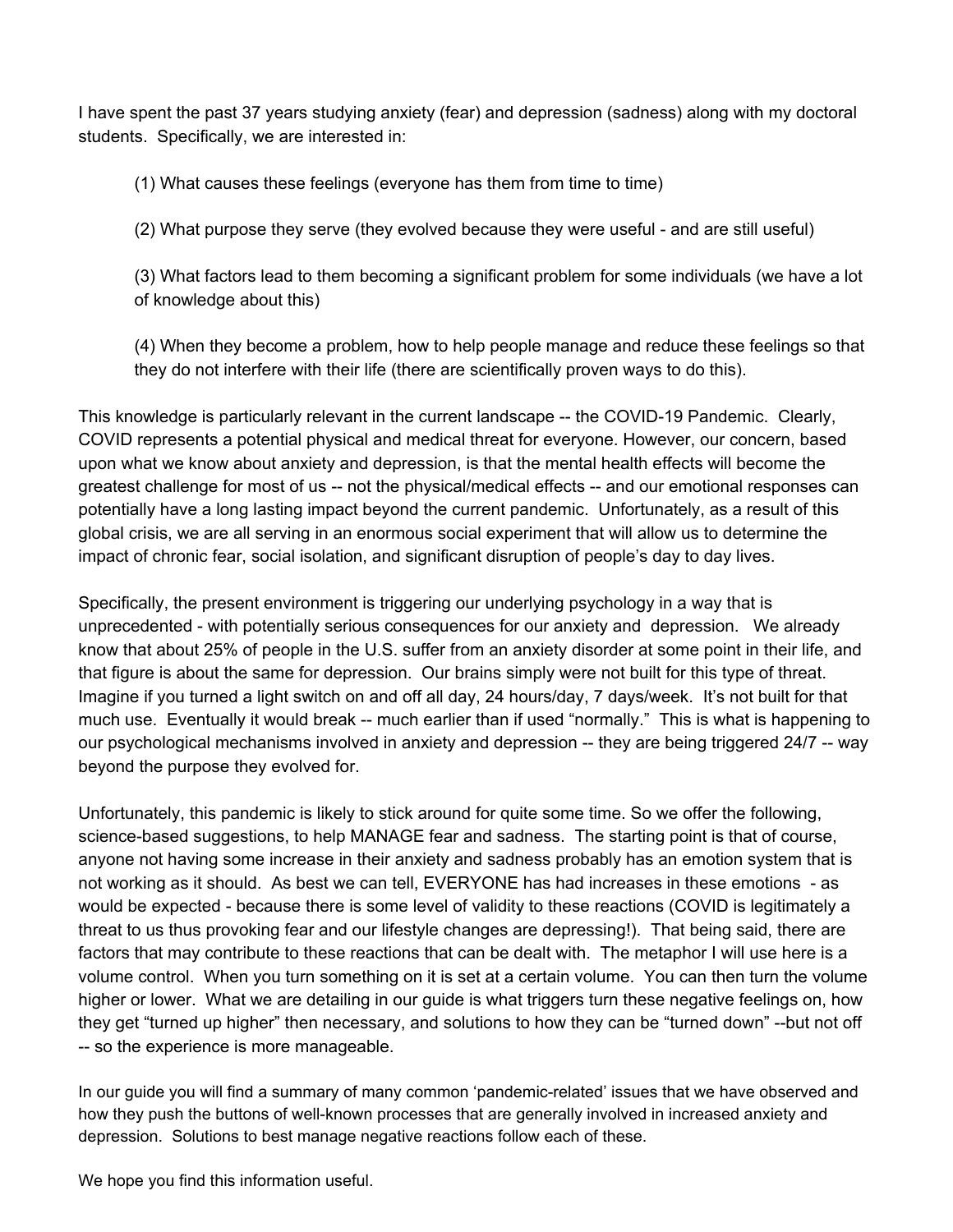# **Fear, Anxiety, Worry: Feelings of Vulnerability**

Let's start with a basic premise: You should feel vulnerable -- and therefore fearful given what is going on in the current environment (from here on in I will use the word fear to refer to anxiety and worry as well even though we make distinctions between these it is not relevant here). In fact, fear is your greatest ally right now. Because when channelled appropriately, it is protecting you and everyone else who may come into contact with you. When channelled appropriately, you wash your hands more than ever, social distance, and avoid going out as much as possible. You struggle in the supermarket feeling like you can't breathe because you may be wearing a mask. But the anxiety keeps you from taking it off.

These behaviors are the most important things that we can do to decrease the spread and overall negative impact of coronavirus. But let's be honest, we only substantially changed our behavior when we became fearful. The more vulnerable we feel, the more likely we wash our hands, socially distance, and avoid going out unnecessarily, etc.

This is a gift brought to us from our [evolutionary](https://www.psychologytoday.com/us/blog/our-evolutionary-selves/201703/evolutionary-psychology-applies-everyone) history: Fear, when appropriately triggered, directs us in a way that protects us from threats in our environment. So let's start by embracing our appropriate level of fear and thanking our evolutionary ancestors who responded to their fear with protective behaviors and survived and ultimately passed this on to us. Because this primordial archetype located deep in our brain is our best weapon against those things that may harm our survival.

Despite knowing COVID-19 was headed our way at least three months ago -- we had to experience the vulnerability in the moment to change our behavior. Let's not look back now with regret, we're just behaving like humans based upon the way they are built. That's true of our leaders as well which is why there was such a disappointing level of preparation for this crisis that was whistling while it approached. But that's another [story.](https://www.psychologytoday.com/us/blog/our-evolutionary-selves/202003/blind-spot-failure-imagination-and-existential-threats) The bottom line is we all needed the fear to lead us on the correct path. SO DO NOT STOP BEING FEARFUL. (If you were hoping for a guide on how to get rid of all of your fear right now, you have come to the wrong place).

However, that being said, what can be modified substantially is our level of fear. Many are at a panic level of fear as though COVID is a tiger ready to make us its lunch For most of us who are in fact not that vulnerable to COVID, the following should become our guiding principle, perhaps a mantra:

#### *COVID-19 will pass, humankind will survive, almost all of us will still be alive in its aftermath.*

The scientific evidence clearly supports this statement. For an existentialist, this statement is reason to celebrate! But not a reason to ignore our fear. Because it is our fear, once again, when channeled appropriately as detailed by the [CDC](https://www.cdc.gov/coronavirus/2019-ncov/prevent-getting-sick/prevention.html), that will guide us to protect ourselves and others. And that will lead us out of this mess as quickly as possible!

Keep in mind that while fear has received much of the early attention as COVID descends upon us in New York, and the U.S. in general -- I believe sadness will be the one that needs to be dealt with over a longer course of time. That is, as we feel more safe and less vulnerable (e.g., as the curve flattens), we will still need to engage in many behaviors that will be more likely to trigger depression (e.g., social distancing, social withdrawal, not going to work, lack of pleasurable group social activities). Although that is perhaps not immediately salient as I write this on April 5, 2020 -- I do believe sadness/depression will replace the national mood of fear.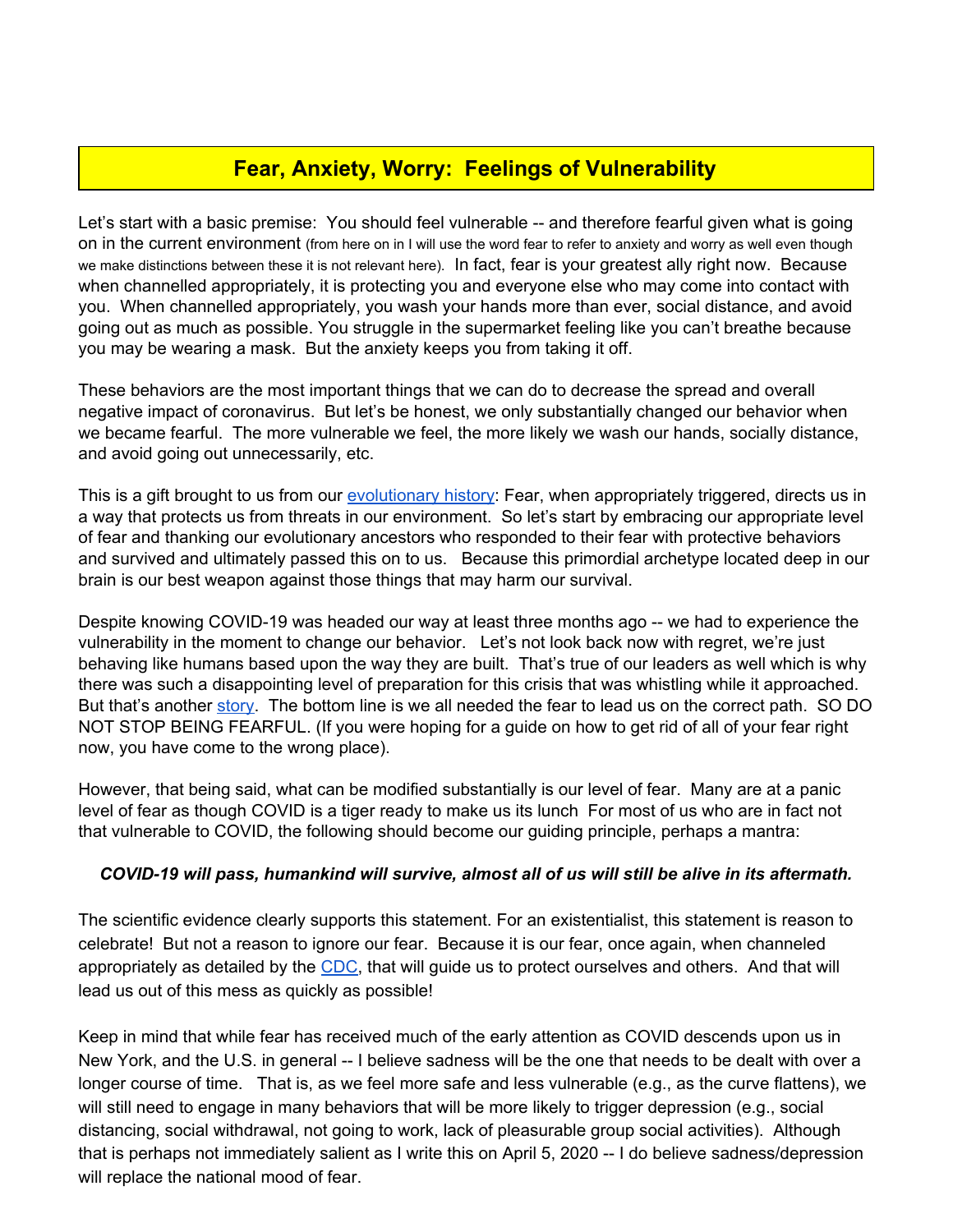Below we will cover some of the triggers for fear, unhelpful responses, and solutions.

With regard to fear, I've tried to paint a different picture of our vulnerability above -- hopefully this will provide a new lens to view the nature of this threat. But unfortunately, there is something working against us, and more than anything, in my opinion, it is fueling our fear.

**Most important suggestion to reduce fear and psychological distress in general: Reduce total media consumption (television, social media, print media) to a maximum of one hour per day.**

Do not watch any television news. Zero. Proceed with extreme caution with following social media postings about COVID. Proceed with extreme caution with the print (including internet) media.

You can spend your one hour per day on the following to keep informed: **[Johns Hopkins Coronavirus Resource Center](https://coronavirus.jhu.edu/?utm_source=jhu_properties&utm_medium=dig_link&utm_content=ow_hubinfo&utm_campaign=jh20) [New York Times Coronavirus Section: Latest Updates](https://www.nytimes.com/2020/04/05/world/coronavirus-news.html?action=click&pgtype=Article&state=default&module=STYLN_coronahub&variant=show®ion=header&context=menu)**

*See below for details about this*

Trigger: The media -- all of it (television, newspapers, social media) to varying degrees manipulates our risk perception in the worst way: It increases our sense of vulnerability. There is an old saying in the media, *If it bleeds, it leads,* a statement that is used to describe the relative attention the media plays to articles. The idea is the more horrific the story (e.g., the more frightening), the more likely it will be the headline and receive a lot of time or space in the way the media source covers it. Why? Because the more horrific the story the more people watch, buy the newspaper, click on links, retweet postings, etc. With respect to the present issue - the best I can come up with related to If it bleeds it leads is: *If it doesn't cause fright - it won't be on tonight!*

Are we all sadists looking for these stories? Not really. But once again, thanks to evolution, our mind is built to pay attention to threats (those that did not deal with them well and were eliminated from the gene pool). So the media just *gives us what we want*, so to speak, or at least what our minds want. They just want to make money and need eyes on their product. If people would follow positive stories in the same way as horrific stories -- that's what they would give us. But do you think a news organization like CNN is going to devote a full day to coverage of someone engaging in charity work. No. But they will spend a whole day and more on a school shooting. In fact, they will cover 5 minutes of actual news (real information) about a school shooting for a full day as a story emerges. So you can be watching for hours and learn nothing new. Newspapers, internet print media, social media all work in the same way. Activity picks up when something bad is happening.

Here is the real problem. You may have known the above information already. But if you watch, follow, etc. it still affects you. I remember reading a book in college, *Captains of Consciousness* (1976) by S. Ewen. The main idea of this book is that advertising co-opts our consciousness and leads us to be materialistic (e.g., want and buy their products). I doubt he would have ever anticipated the level of media that exists now (there are more media devices in the phone in your pocket then there existed in an entire person's home). But I think his title, and premise, applies now. The media are captains of our consciousness -- beyond advertising. It shapes what we believe in the most fundamental ways (there is substantial literature on this, but I do not want to digress, so trust this statement for now).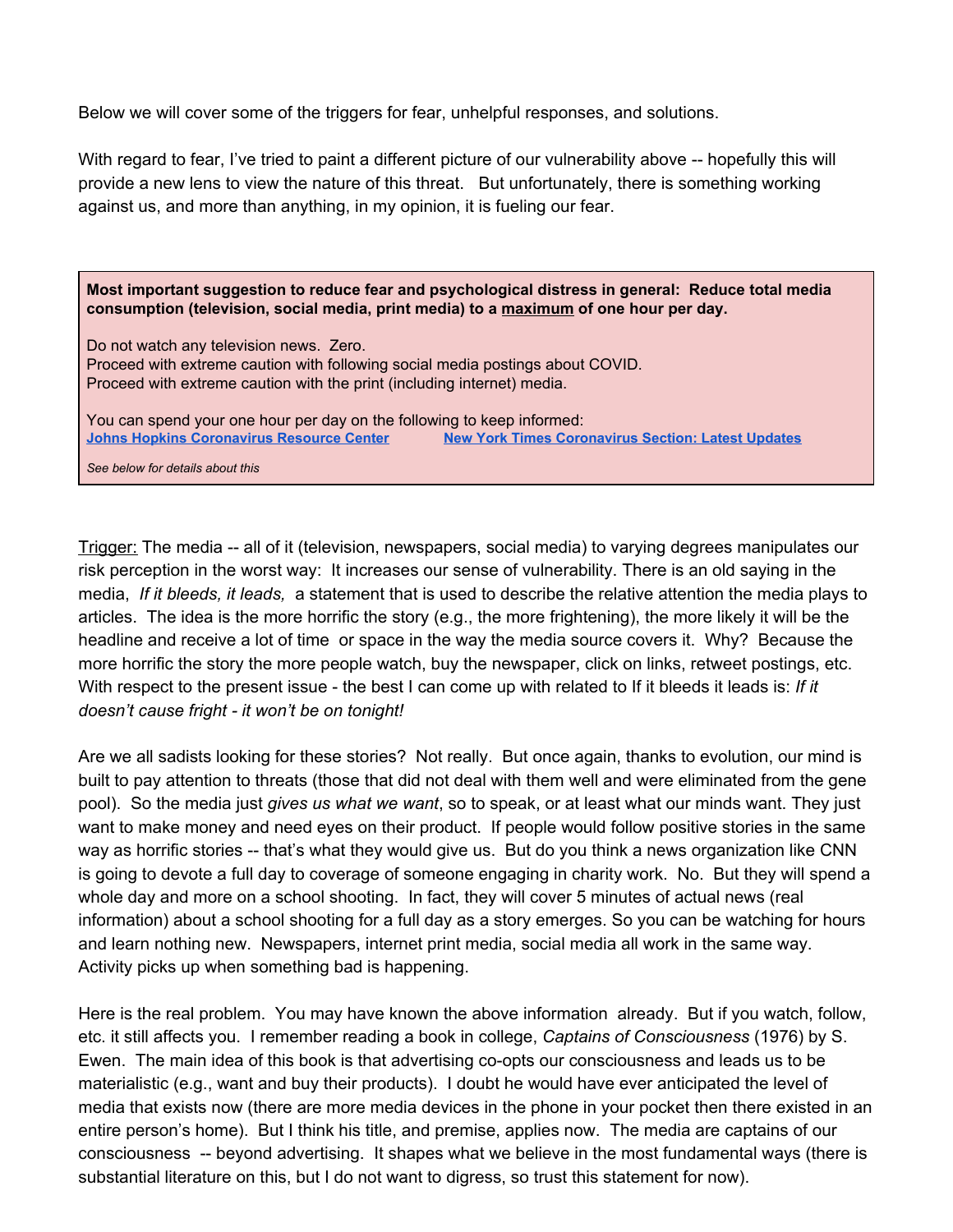So what does this have to do with fear in general, and more specifically COVID? The coverage is 24/7 - with the most horrific scenes (people dying on ventilators, overfilled morgues, stories of the sickest patients, etc). And of course our eyes are glued on that (take a look at the front page of your newspaper whether it be in print or online and see if I am correct). There are not stories interviewing tens of thousands of people who had no or mild symptoms - overwhelmingly the typical course of COVID. Or even people that were quite sick. The most extreme cases are covered.

So what does that do to our thinking -- or more specific -- the way we process information and form our beliefs and attitudes about things:

*Black and White Thinking*: You see COVID in extremes. Either you do not get it -- or you end up on a respirator. There is no middle ground or shades of grey.

*Selective Attention:* You only focus on the worst cases. If a celebrity announces they are COVID positive and has no problem you forget about him or her. But if a celebrity is very ill that is the example that sticks to your brain.

*Catastrophizing:* You only focus on the worst outcome and personalize it -- you are going to end up hospitalized with COVID just because that is a possibility. You lose the distinction between possibility (anything is possible) and probability (what is likely to happen based upon knowledge of base rates).

*Emotional Reasoning:* Because you feel anxious about this highly contagious virus that everyone else is anxious about -- you assume it is dangerous -- just because you feel it is. Watching media that displays cases and deaths like a scoreboard continues to exaggerate your anxiety further even though proportionally these are relatively low numbers compared to the entire population.

Unhelpful reaction: You believe you need to know as much about COVID as possible so you watch hours of television news, read newspapers, and follow social media articles with a bias towards the worst case scenarios as mentioned above. Basically you are continuing to feed these irrational extreme beliefs and the cycle above continues.

#### Solution:

Stimulus Control: Limit media consumption to 1 hour maximum per day. Select reliable resources such as those contained in the grey box at the beginning of this section. Many people react to this by saying they can't do it because they must keep informed. I have them right down each day what they learned that is new. Other than the numbers of people affected (which is not very useful since we are behaving as though the problem is endemic -- that is as though everyone has it) -- there is no other information they can report on. There have been almost no new developments in the past couple of months. So overconsuming media just for this purpose serves no role.

Cognitive: Correct the way you read the news with an eye on the distortions described immediately above. Once you realized you are processing information in a selective, biased way it should allow you to see things more accurately and less anxiety provoking.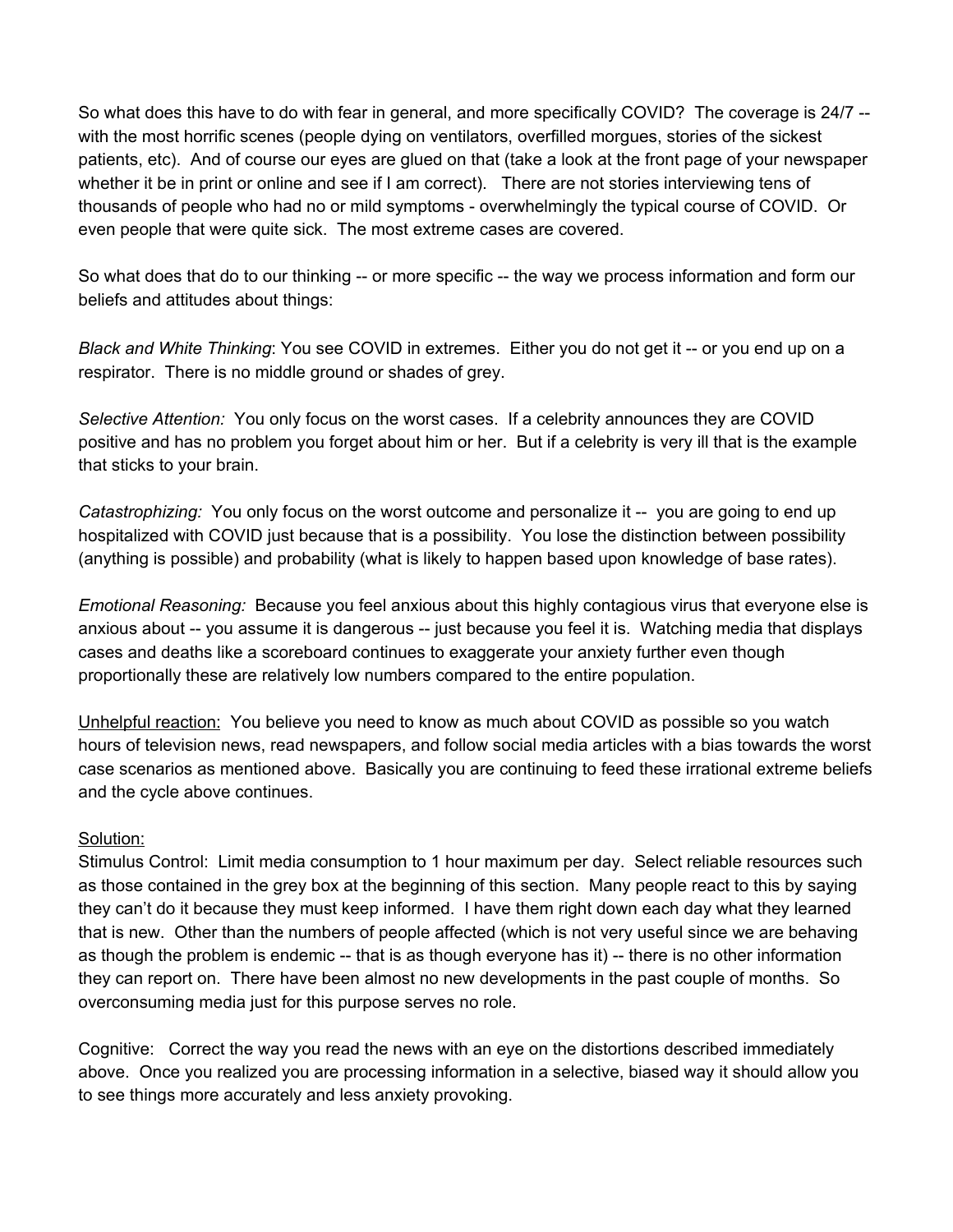## **Sadness and Depression: Feelings of Loss, Hopelessness, Helplessness, Self-Criticism**

Sadness (depression) is an emotional response that is primarily triggered by losses that are perceived as irreplaceable. These can be tangible losses, such as the death of a loved one or the loss of a job, and they can be more abstract, such as failing to live up to your own expectations, or failing to have the marriage that you expected. From an evolutionary standpoint, it makes sense to go into a period of "resignation" when using effort and energy would be futile (the loss is believed to be irrevocable). However, when the resignation is triggered by PERCEPTIONS of irrevocable losses (e.g., the world is never going to survive this, there is no way to fix the economy - it will be bad forever) it can lead to *hopelessness* and *helplessness.* These processes, as described below, end up contributing too and maintaining the depression -- and people end up in a downward spiral that is hard to escape from.

## **Hopelessness**

**Trigger:** All of the bad news, especially that which are predictions about the future being bleak because of the impact of the pandemic.

Unhelpful Reaction**:** Following/watching media more and more, hoping for some good news, but hearing only more bad news. This will make you feel more hopeless about the future -- and believe that things are never going to get better -- and feel increasingly resigned and depressed. Solution:

*Stimulus Control*. Stop following so much media (will make this general point in the info). This just continues to trigger these feelings of hopelessness. Remember, the media wants eyes on their material. As a result, they tend to present the most dramatic, negatively slanted information because that is more likely to trigger emotions and thus hold your attention or lead you to click on an internet link. *Reappraise.* Yes, the news is bad. That's realistic. That being said there have certainly been other bad times including wars, terrorism, financial collapses/recessions/depressions, and even epidemics and pandemics. Humans are resilient. We evolved in the harshest conditions and now for the most part control our environment unlike any other species. So while things are bad - it's not hopeless. The problem with hopelessness is it leads people to think something like "What's the point of trying!?" and resign themselves to the circumstance. Things not getting better becomes a self-fulfilling prophecy. Just knowing that there will eventually be light at the end of the tunnel -- there has always been -- can change one's whole perspective. Remember, once you lose hope you lose everything.

## **Helplessness**

Trigger: Helplessness is related to hopelessness (see above). If you feel hopeless, or believe a situation is hopeless, that means there is nothing that can be done -- you are helpless. It's like you just jumped in the pool in deep water but you do not know how to swim.

Unhelpful Reaction: When people feel helpless then there is nothing they can do. They are overwhelmed by their hopeless feelings about a situation. *The economy is so bad - what can I do to* improve it - nothing? Or, this virus is spreading so rapidly there is nothing I can do to avoid it? The helplessness can actually cause the very thing you do not want to happen because you stop trying.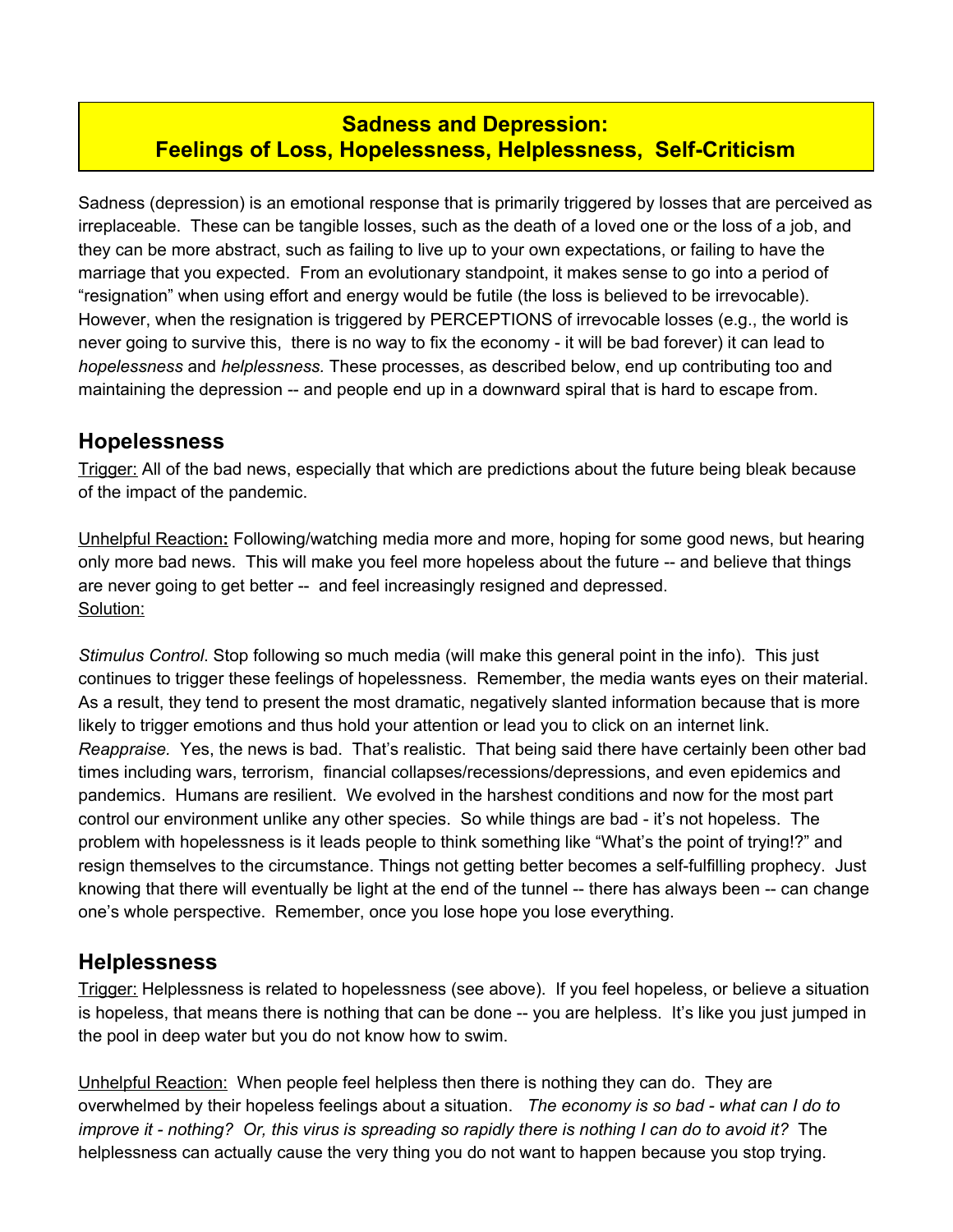Solution: Do what you can that is in the right direction, even if in the most minimal way. I always liked the recycling motto: Think globally, act locally. For example, you alone are not going to fix the economy even if you were a billionaire. But if you can afford to, can you order dinner at a local restaurant that is now offering takeout or delivery? If so, and if many others did so, it may mean keeping that restaurant in business and those individuals employed. And that will allow them to do something similar. What often happens with helplessness is people start thinking in an *all or nothing* way. If I can't do it all -- then why do anything? If I can't clean out the whole closet, what is the point of just doing the top shelf. So for example, try to connect the dots -- think globally (big picture), act locally (what can you do that might make even the tiniest difference, but if everyone did so, the scale would be enormous). By connecting the dots you can feel empowered -- the opposite of helplessness. *I can buy dinner tonight and contribute to reviving the economy in my own way!* If 100 million others did this it would make an enormous difference. But if everyone acted helplessly then we're sunk! As another example, *I can reduce my food shopping to twice a week.* While you still expose yourself to some risk to contracting the virus, and that may be inevitable because you need to buy food from a supermarket, you are not helpless in reducing your risk by decreasing your exposures as a result of decreasing shopping. Once again, it is not an all or nothing game here. If you are behaving helplessly, What's the point, I'm going to get it anyway! And therefore do not change your behavior you increase the likelihood of contracting the virus.

## **Non bereavement related loss (e.g., activites, work, etc. disrupted)**

Trigger: The ways in which we lived our normal day to day lives is *lost,* and the world is experiencing a [collective](https://www.apa.org/news/apa/2020/04/grief-covid-19) loss. Social distancing has limited the usual socializing with friends and family, the routine of interacting with coworkers at work, or the hugs of a grandparent. Our day to day routines have drastically changed, and in cases of job loss, some normal day to day routines and sources of income have been completely diminished as well. Playing sports with a group or working out at a gym, once sources of self-care and release, are also lost. We've lost normalcy, sense of safety, social connection, personal freedom, and economic stability, to name just a few of the things we've lost during the COVID-19 crisis. We are missing the life we had a few weeks ago, and even though we'll most likely have it again in the future, it's normal to still miss it.

Unhelpful reaction: On top of increased fear and vulnerability during the crisis, we may feel sad and down because we have lost our accustomed way of life. One can even say that "our normal way of living" has died, and just like a loss of a loved one, you may be experiencing [grief.](https://hbr.org/2020/03/that-discomfort-youre-feeling-is-grief?fbclid=IwAR0kOOWk-kKECz_5R8THiKwbjU1h6OIZ8MHfKIDmDkrQgYKkr706E2N4ook) While it's often common to think of "bereavement" as only related to the death of a loved one (which is also a possibility during this pandemic), grief is also a normal reaction to other types of loss, including a loss of a job, loss of a sense of safety, or loss of your Saturday nights with your friends. While we are grieving a loss, we go through specific stages of grief, and the order and intensity of these stages can vary person to person. *Denial or avoidance* may play out in denying that the virus will affect you or that its a big deal. You may even want to avoid talking about the pandemic all together. In a*nger,* you may get angry at the government for the social distancing and stay at home protocols or angry at people who aren't taking those protocols seriously. *Bargaining* is also a stage in grief, "maybe if I take social distancing seriously for the next week, things will go back to normal?!" or "I'll make sure I'm keeping 6ft apart from people but still go to this party." *Sadness* is also a stage of grief, and you may have the blues around the losses you've experienced and not knowing when things will return back to normal.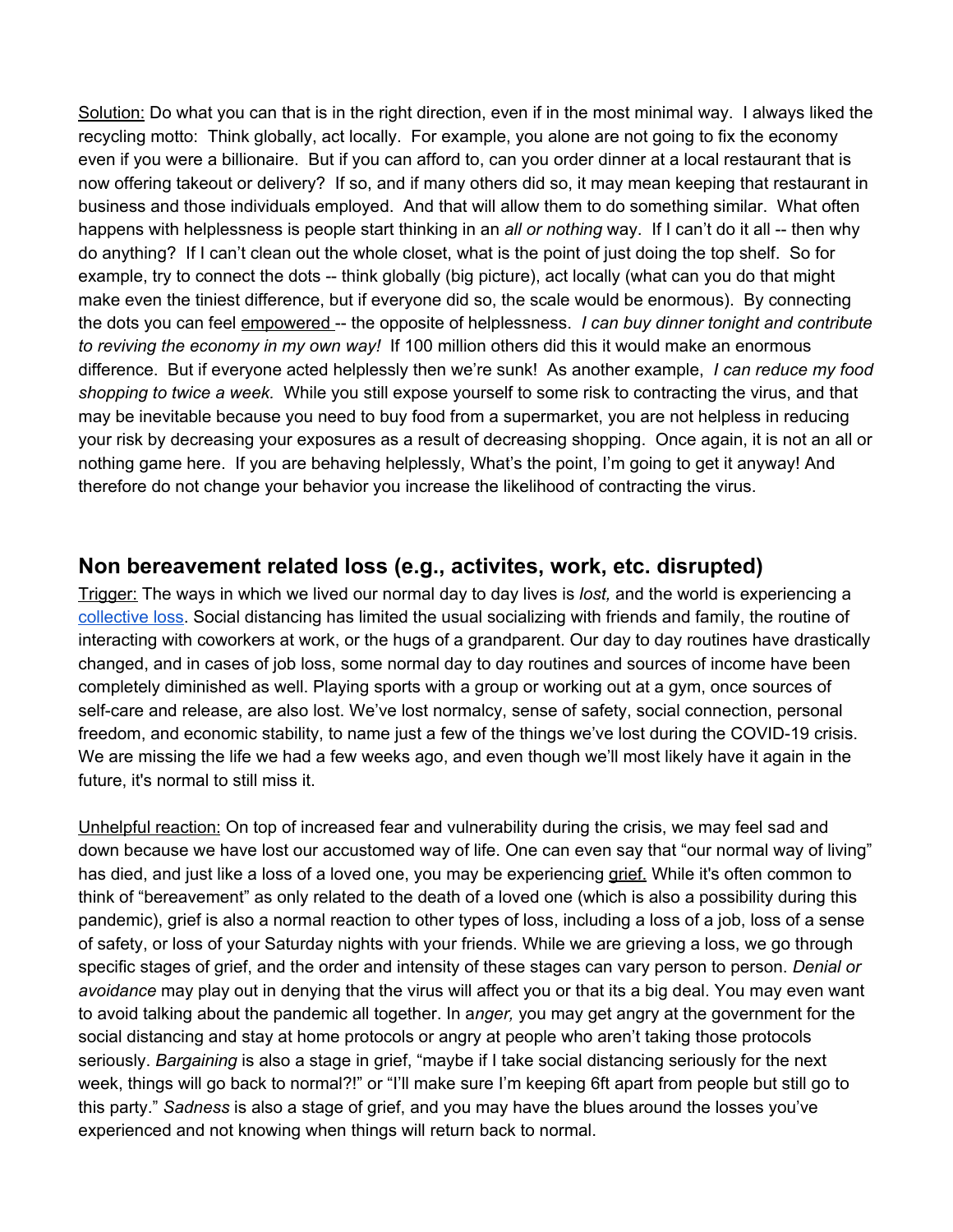Solution: The last stage of grief is *acceptance,* which is where we accept what is happening in our lives and figure out ways to cope and move on during this crisis. All of the above stages of grief are normal reactions to what is happening right now in our lives. While these reactions while grieving are common, there are research backed ways to help move forward and work through our grief.

*Name your grief.* In a journal or on a piece of paper, write down your losses (job, social life, thrift shopping, tag football, a sense of identity). Then write down the kinds of feelings and emotions that come up when thinking about those losses. Think back to another time where you've felt that emotion- what helped you cope with it? Try thinking of some coping [strategies](https://www.verywellmind.com/forty-healthy-coping-skills-4586742) that can and will help you when you feel down, angry or anxious.

*Claim your grief.* Look at each loss you wrote down on that list above and brainstorm ways to move forward in that area. If you're grieving the loss of your social life, you can plan out weekly trivia nights over Zoom that can replace the in person game nights you had going with your friends. Your tag football team? - organize at home workouts that your teammates can do collectively and remotely so you can train up for the next season. Some losses may feel impossible to claim, like losing a job for instance. Reading up on new innovations in your field while in quarantine can not only help you cope right now but it may also help you in the long run when you go back to your job or apply to other ones. Try to reproduce what you are missing from your own life.

*(Physically distant) Social Support.* It's one of the best ways to cope with grief. Stay connected with family members, friends, and classmates through texts, calls, facetimes, or over Zoom! If you can hear the other person's voice or see their face, that may help even more than just talking over text. Try scheduling weekly facetimes with a friend, while doing whatever friends do, like playing video games, blasting music with facemasks on, or just talking about what's going on and how we are feeling. Its important to remember that everyone is going through something during this crisis; and while each person may be at different stages of grief or having different responses to the crisis, your social supports may also need your social support! Being there for eachother during this time is not only important, but can also serve as great bonding time! Learn to play chess over Zoom with a friend, watch a Netflix movie at the same time, make funny Tik Toc videos together. Here are some other ideas for techy [social](https://www.cnet.com/news/socializing-while-social-distancing-tech-can-help-you-get-creative/) [distancing.](https://www.cnet.com/news/socializing-while-social-distancing-tech-can-help-you-get-creative/)

## **Social Disconnection/loneliness**

Trigger: Global quarantine and social distancing regulations have resulted in significantly limited social contact with friends, family, colleagues, and human beings in general.

Unhelpful Reaction:Social and physical resignation (e.g., not reaching out and/or not responding to others; staying inside) and getting stuck to upsetting thoughts that may arise as a result of limited social contact (e.g., "I'm alone and will be for a while"). -- All of which typically exacerbate feelings of loneliness even more.

Solution:*Validate your feelings.* We are social creatures by nature, and thus, it makes complete sense that limited social contact can be extremely upsetting for many individuals. Cancelled plans with loved ones in general can result in feelings of sadness/loneliness, so of course coping with social distancing regulations during a global crisis for an unknown period of time is distressing!!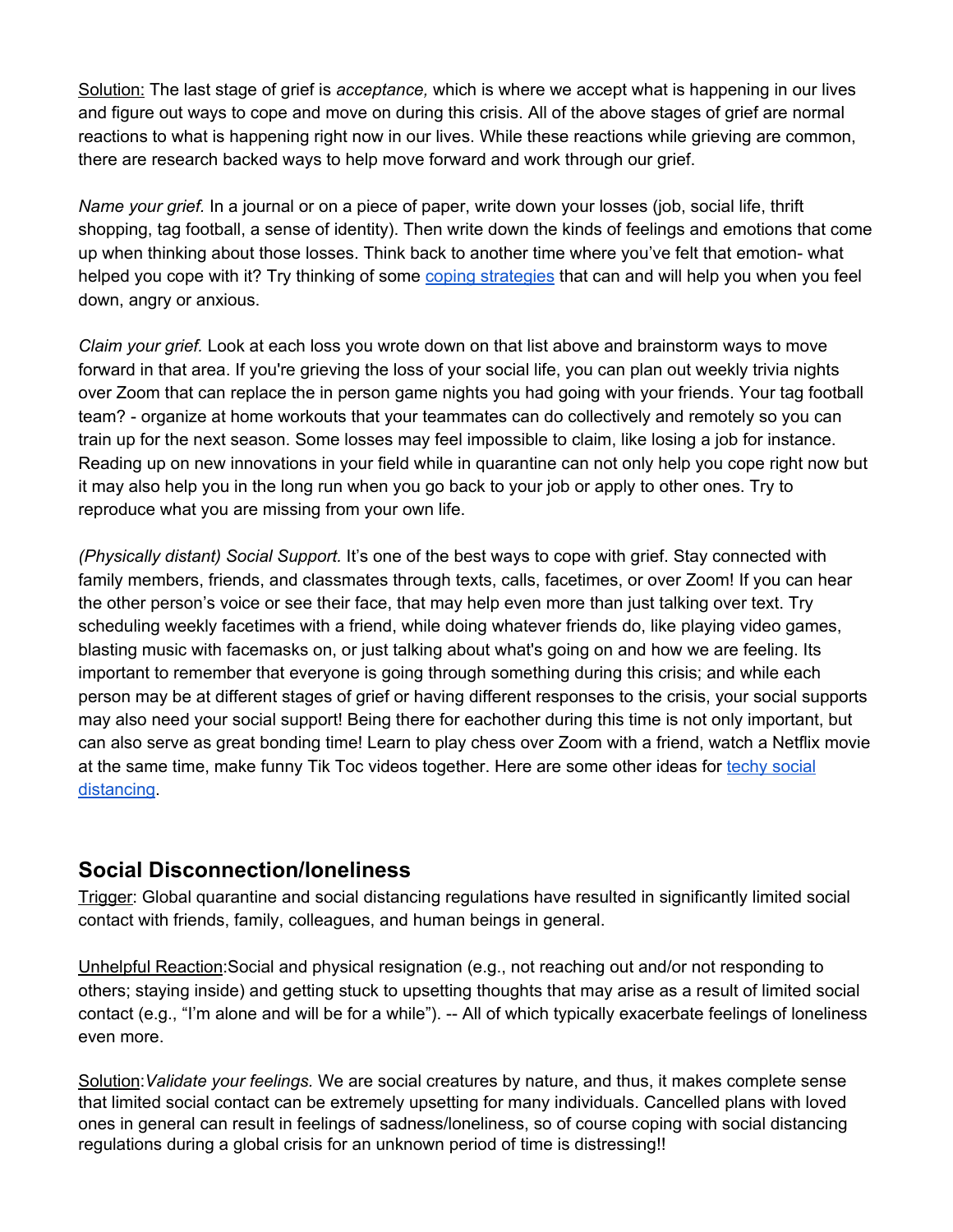*Tweak your thoughts.* Right off the bat it might be helpful to re-label the current guidelines from "social distancing" to "physical distancing." Just because we need to be physically distant for now, doesn't mean we have to limit our social connections. Try to change how you're thinking about the isolating regulations – we need to remember that we are separated now, so we can be together later. Upsetting thoughts are typically the fuel for upsetting emotions - Notice when you're experiencing upsetting thoughts related to loneliness and try not to get stuck to them (*we want your mind to resemble a Teflon pan!!*) Shift your attention away from these unhelpful thoughts and try to think of this as a time to focus on, build, and/or create meaningful relationships. Is there a meaningful and healthy relationship in your life that has been neglected? Rekindle that relationship.

*Take action NOW and get creative.* Zoom video chats; facetime; Netflix movie parties (you can now watch movies and video chat with others at the same time!!); handwritten letters; video games; virtual exercise classes; texting; online forums; online support groups; virtual game nights; hugging a stuffed animal; purchasing long distance friendship lamps (you and a loved one can purchase lamps and when one is touched, the other emits the same glow); yelling across the street to your neighbors. Although it is normal to have urges to resign and isolate during upsetting times, it's not helpful to do so. This is such an important time to connect with others. We agree that it is of course more pleasurable to connect in-person, but right now we have to try and focus on how we can make the best of the situation we are in. When you were younger (*or recently, no judgments here!*), did you ever wave to passengers of other cars while driving around? If so, remember how exciting it was when someone simply smiled and/or waved back?! This shows how important simply feeling acknowledged by someone else is for our well-being. If you're feeling lonely and isolated, imagine how nice it might be for someone to smile or wave at you, even if it's six feet away. Give yourself that opportunity – in addition to building your virtual world, get outside at least for a little bit each day (*while following state regulations*). Don't wait. Take action now – get creative and get connected. Most importantly, remember that the National Suicide Prevention Lifelife is there for you 24/7. Call 1-800-273-8255 or go to <https://suicidepreventionlifeline.org/chat/> and chat online with someone today.

## **Loss of Reinforcement**

Trigger: Throughout our lives we get different *reinforcers* or positive responses to our behaviors that make us want to do more things. For example, people go to work every day, to get paid or I may visit a restaurant I love often because the food tastes good. In these cases, money and tasty food are the reinforcers and working and going out is the behavior. These days, we might have lost a lot of our reinforcers, with people losing their income, restaurants closing and not being able to interact socially with people.

Unhelpful Reaction: It makes a lot of sense then if we don't have these reinforcers, that we will result to decrease our behaviors and not to do things i.e. socially *isolating*, which is different from distancing or not seek out or change our lives to find other reinforcers such as not eating anything different for days because you can't go out to a restaurant.

Solution: These are totally normal reactions to this loss of reinforcement. What you can do is find creative ways to keep yourself motivated and increase the behaviors you find helpful. You can organize social gatherings online to still get that social reinforcer or try to recreate your favourite meals at home to get that restaurant experience. Once you understand how reinforcers work, you can also use it to help motivate you to do the things that you may not enjoy doing such washing your hands regularly or wearing a mask. Set up a reward system for yourself so that was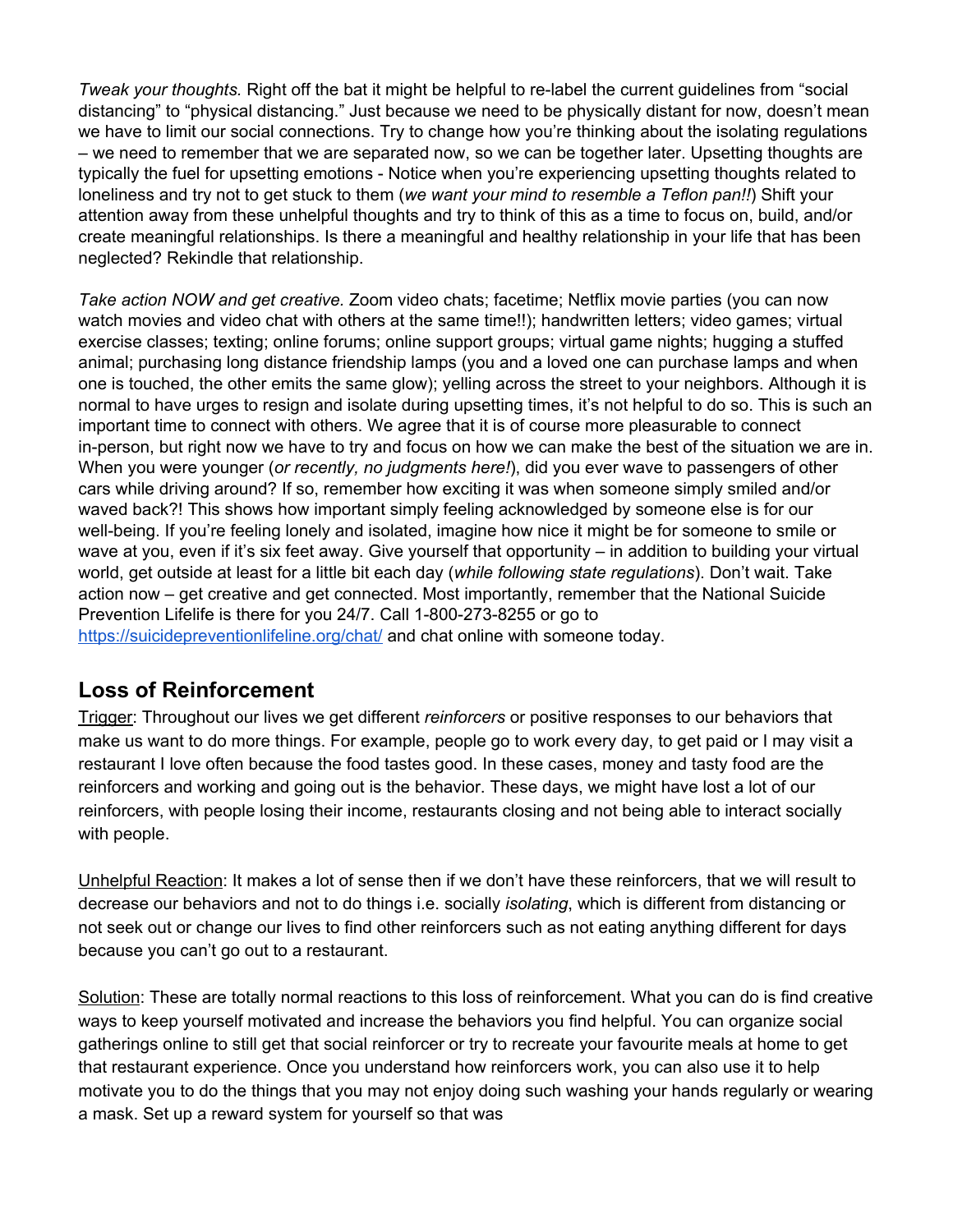## **Loss of Meaning**

Trigger: Many people are no longer actively involved in careers or roles that bring a sense of meaning to our daily lives.

Unhelpful Reaction: It can be tempting for people to sleep in, skip the normal daily shower, and spend the whole day on the couch watching TV, wearing pajamas. Our days can start to feel meaningless and we can start to feel useless.

Solution: It's OK to mourn the loss of your old role. Whether it was going to work, watching the grandchildren, or something else, that role brought you a sense of meaning. However, while it's true our lives have changed significantly, that does not mean our days are meaningless. Rather than getting caught up in what we can't control, focus on aspects of your situation that are in control. One possible solution is to use this extra time to re-engage with hobbies that you may not have had time for previously. Alternatively, you could learn a new skill or engage in a new practice. Our perspective is different when we are in the moment compared to when we look back at the moment. Think about how things might be different in the future -- how can you spend your time now purposefully? Journaling about your experiences might be viewed as a way to tell your children or grandchildren about this historic moment. Consider small actions like making a telephone call to someone who lives alone, or sending a text message to a friend you haven't kept in touch with for a while. These simple gestures might brighten someone's day, decrease their loneliness, and be tremendously meaningful. Or, if you wish to contribute to the crisis more directly, it could be a good time to dust off the sewing machine you've been too busy to use and sew a [fabric](https://www.nytimes.com/article/how-to-make-face-mask-coronavirus.html) mask that can be given to a friend or family member. There is also an urgent need to [donate](https://www.fda.gov/news-events/press-announcements/coronavirus-covid-19-update-fda-provides-updated-guidance-address-urgent-need-blood-during-pandemic) blood, which is an excellent way to contribute to those in need.

# **Rumination**

Trigger: The perpetual uncertainty and lack of a hard end date of the global pandemic. We dwell on headlines that are written to scare us and obsess over statistics that only tell us one side of the story.

Unhelpful Reaction: Our minds, understandably, go to the worst case scenario - we will get sick, our loved ones will be hospitalized, we will not recover. We replay these negative thoughts over and over again in our minds. We may even think that our increased attention to COVID is helping us and perhaps we will eventually arrive at a solution to a global crisis.

Solution : The bottom line is – there is no 'holy grail' solution to this problem, its outcome is largely out of any one person's hands and, our increased repetitive negative thinking about it ultimately hurts us more than it helps us

## **Guilt**

Trigger: Many individuals may have discovered that they tested positive for COVID *after* they were in contact with several people and/or may have gotten loved ones sick. Many individuals are not currently able to actively help during this crisis (e.g., regulations urging us to stay at home). Many cannot see loved ones who might be hospitalized, in nursing homes/assisted living centers, and/or are living independently and thus, home alone. Additionally, many individuals might be feeling more fortunate than others who are struggling (e.g., some have had COVID and recovered while others have not recovered, some can afford delivery options for their groceries while others cannot, & some have remained employed while others have lost their jobs).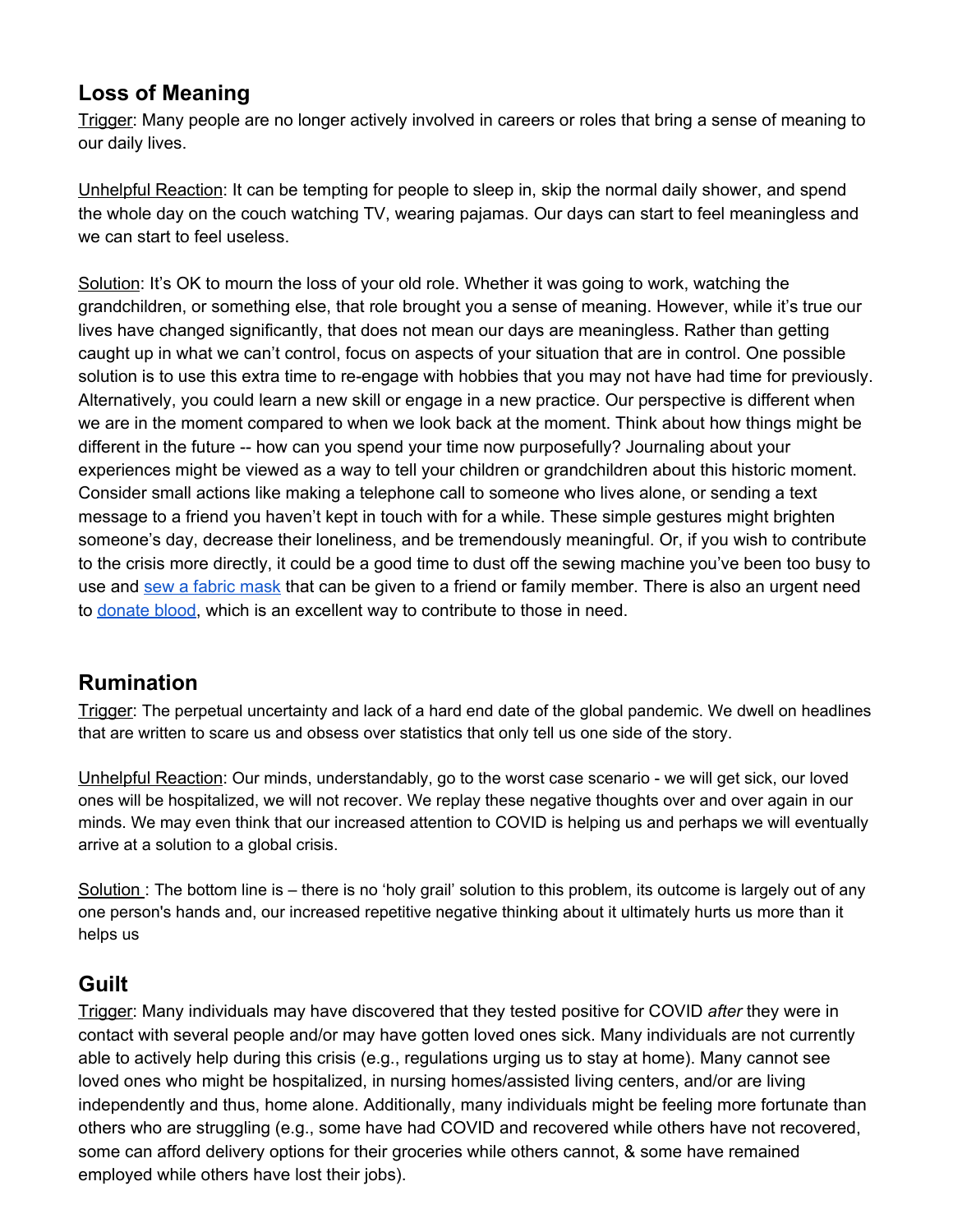Unhelpful Reaction:Self-blaming, punishing yourself (whether intentionally or not), and resigning. Getting stuck to "should" statements (e.g., "I should have stayed home when I knew I could have been asymptomatic"). Questioning "why" (e.g., "Why did my best friend lose her job, but I still have mine?). Continuously thinking about your privilege and/or your lack of ability to help/visit others.

Solution: We tend to feel guilty when we think we have done something wrong. Listen, maybe it would have been a better idea to stay home, even if you were feeling fine, because you can be COVID positive and asymptomatic. But we are humans and we all make mistakes. So think of this as a learning experience – take the appropriate amount of responsibility for your actions, make reparations for any harm you might have caused, and then forgive yourself.

It's not helpful to keep beating yourself up and focusing on mistakes you've made. Instead, "do" more than "think" - take action and get out of your head. If you are someone that may have come in contact with others while contagious - you can reach out to them and let them know (maybe even consider apologizing to them), spread the word about the importance of staying at home even if you're feeling fine, and offer to help others that are sick (*after you self-quarantine for 2 weeks*).

The same goes for continuously thinking about others who are struggling and asking yourself why you might be more privileged than others – it makes sense to have these thoughts, but it's not helpful to fixate on them. If possible, take action (e.g., send a care package to someone struggling; order takeout from local restaurants; reach out to someone who might be lonely, make a donation).

We also often take a lot more responsibility for negative outcomes than we have control over, leading to heightened and inaccurate levels of guilt. For example, even though we have no control over the current restrictions we are facing, we might feel like we are doing something wrong when we don't visit loved ones. Notice when this might be happening, try to pinpoint what you're feeling guilty about, and evaluate how much responsibility you have for it.

Finally, remember – we often feel guilty because we are caring beings.

## **Unrealistic Expectations**

Trigger: Media articles and social media postings revealing people who are maximizing the use of all the free time many now have (e.g., learning a language, writing a screenplay, cleaning out the entire house).

Unhelpful Reaction: Judge yourself by this standard and feel bad about yourself for not maximizing the use of your time. This will lead you to feel less-than others, sort of like a loser.

Solution: *Reappraise.* Recognize that seeing the reports of those who are maximizing the use of their time probably represent only a small percentage of people. Those are the ones who are writing articles or posting on social media. = Those who are not maximizing their use of time are not posting on social media -- *Hey, I'm sitting around all day and binge watching the Kardashians!* People only post the good stuff (we call it virtue signalling). So you end with a biased perception based upon what you see: You think almost everyone is doing it even if it is not true. And then it affects the way you feel about yourself.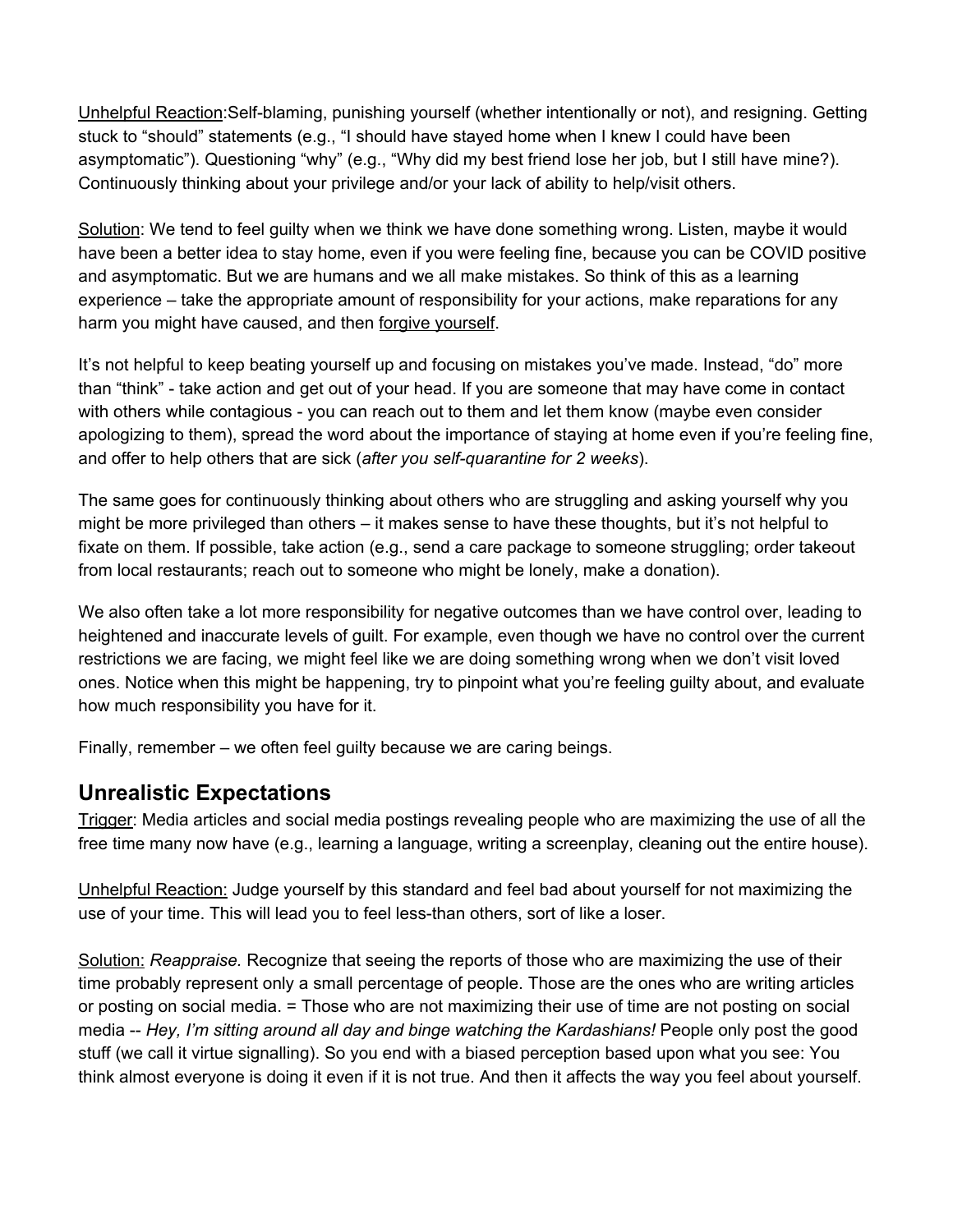# **Frustration**

Trigger: Seeing the news or reading articles about the coronavirus pandemic and spread, followed by wanting to buy cleaning supplies and order groceries online to minimize contact with others. You look online, but all of the things you want aren't available (e.g., Clorox wipes or American cheese). You look at several online stores/delivery services, and keep seeing "out of stock" signs, time after time. Why can't stores just manage their inventory, and why can't I just get the things I want/need?!

Unhelpful Reaction: Get stuck with the idea that this is a never-ending, devastating catastrophe with a definite bad outcome: "If I can't get any cleaning supplies, then I have no way of sanitizing packages or my space, and I'll get coronavirus for sure". Or, overgeneralize and come to the conclusion that if you can't find specific cleaning supplies, there is no alternative option: "I can't order any packages because how can I bring them into the house if I can't clean them if I can't get Clorox wipes?". Also, falling into the trap that the uncomfortable feelings that come along with seeing "out of stock" signs are indicative that everything is falling apart: "The world is ending, this is a disaster, I can't even get everyday items, what's next?!". Relatedly, believing these uncomfortable feelings are indicative of immediate danger, which then leads to falling into an overwhelming spiral in your own head: "I can't do this, it's too much, how long can this go on for, I don't know what to do, I can't handle this, etc.". Finally, jumping to conclusions and predicting the (defeated) future: "if I can't get certain items, then there's no use in looking for anything else - they probably won't be available and that would make me feel even worse so I just won't try".

Solution: First, give yourself permission to take a step back and distract yourself with a different activity, with the idea that you will get back to what you were doing once the frustration and other emotions become less intense - which they will. Remind yourself that emotions ebb and flow; they get intense, and then the intensity lessens with time. Separating facts from interpretations is also a good strategy: imagine you're in a grocery store and someone bumps into you (in a non-coronavirus world). The fact here is that the person bumped into you. How do you interpret the bump? If you're having a decent day, you may shrug it off or think the other person might just be a little clumsy or distracted, not putting too much weight in it. If you're having a bad day - you had a fight with a friend, refrigerator broke and all your food spoiled, put a red shirt in your laundry with all your white clothes and dyed all your clothes pink - you may have a very different reaction to the person bumping into you. You might be enraged - "what a jerk!", or even snap at them. Be mindful of your reactions and interpretations, knowing that right now interpretations are likely influenced by the current difficult circumstances. In the example earlier, a fact would be that Clorox wipes and American cheese are not available at the stores I am looking at online. An interpretation might be: "everything is falling apart". Interpretations are colored by many things - our current feelings, life circumstances, relationships, the weather, etc.… and importantly, our interpretations tend to change. Right now, recognize that things are tense and stressful, and interpretations will likely lean towards the negative. Lastly, try to reframe the situation, i.e., think about some food items being out of stock as an opportunity to try some new things. Maybe you've stuck to the same general foods for awhile; there are plenty of new foods to try that may make for an interesting experiment and break up some of the quarantine monotony, and who knows - maybe you'll find a new food favorite.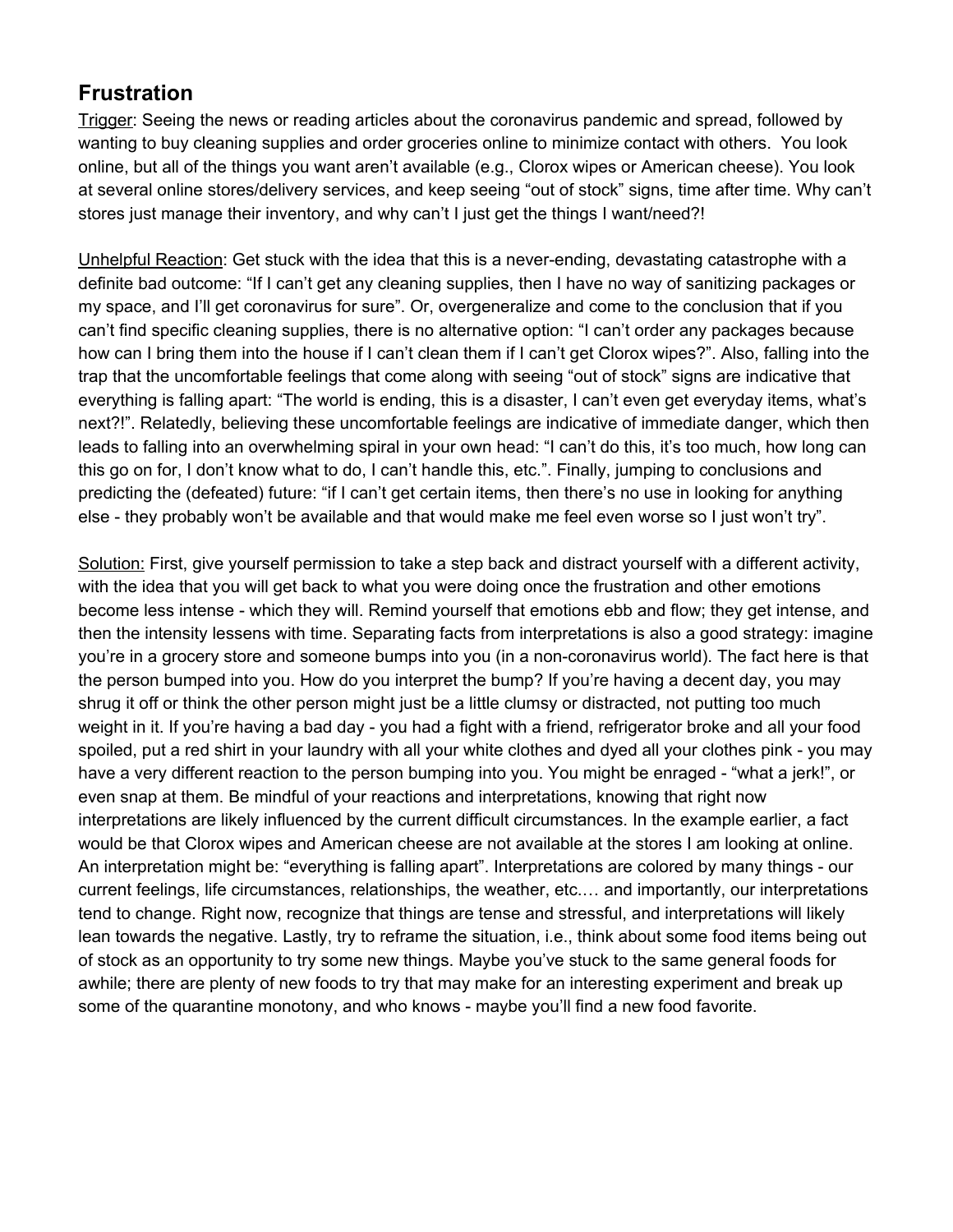## **Blurred Boundaries**

Trigger: We're quarantined and self-isolating - we're not going anywhere. We're all home, and if we're also working from home, work knows where we are and how to get a hold of us 24/7. We're also constantly around technology and communication devices (phones, computers), so our bosses and clients have easy access and know we're likely to see their messages quickly. Work schedules may be changing, and the days of going into the office from 9-5 are over (for now). Work may think, "if you're home, doing nothing, why not work?" - leading to confusing boundaries. Do you work all day long? Maybe you think, "it seems everyone else at work is always on e-mail or in Zoom meetings, so I should be too". What about the quality of our work: are we still expected to perform to the same high standard, even in the midst of a pandemic?

Unhelpful Reaction: Withdraw and avoid anything work-related entirely: "if I don't see the e-mail from my boss or virtual meeting invitation, it's as if it doesn't exist". We know that avoidance, including e-mail avoidance, isn't helpful and often causes increases in anxiety. Relatedly, avoiding projects because they may not be as strong as prior work that was done at the office under different conditions may also cause increases in anxiety (the project isn't disappearing). Burnout is also very real, so accommodating work at all hours isn't a good idea either. Being overly accommodating and working at all hours may make you feel like a top employee at first, but be mindful - you may end up resenting it or exhausting yourself.

Solution: Come up with a reasonable schedule that you feel comfortable with and try to stick to it. That way, you know when you're "on duty", and can have guilt-free time off when you're not. Without these boundaries, you risk blurring all of your time together, and constantly thinking "I should be working right now". From cognitive-behavioral therapy, we know that our thoughts influence our feelings (as well as behaviors), so thinking that we should be doing work all the time may lead to feelings such as anxiety and guilt, which may then lead to unhelpful behaviors (i.e., overeating) in an attempt to self-soothe. In a pandemic world, the last thing we need is another thing that gets in the way of being able to relax.

Let's say you make yourself a schedule and decide to try it. What happens if distractions arise: the cat knocks over your water, the dog won't stop barking, the kids need attention, your roommate gets a call and is a loud-talker, sirens blare outside, etc. Maybe the distractions are within your own head: worrying about loved ones, feeling lonely from the quarantine, etc. We're never in a distraction-free world, and working from home is especially far from it. Remind yourself that you're doing the best you can, and that it's okay to feel what you're feeling; it's also okay to be frustrated by the distractions. A "win" here isn't in the outcome of a fully productive day; it's in the attempt to stick to the schedule and the willingness to keep trying amidst a global pandemic. You may find that by removing some of the pressure of performing perfectly, you're better able to focus.

Since you're living and working out of the office, in your home, physical boundaries are important too. Try to have a separate space for where you do work and where you spend your time doing other activities. If that's not possible, try setting up some rules for yourself (i.e., at 5 pm, I will turn off my computer and not check my work e-mail until the morning). This is also a good time to practice being assertive and discussing boundaries with co-workers - a useful skill to build. Remember, this is a hard time, and self-care is especially critical right now (e.g., prioritizing physical and mental health, sleep, etc.).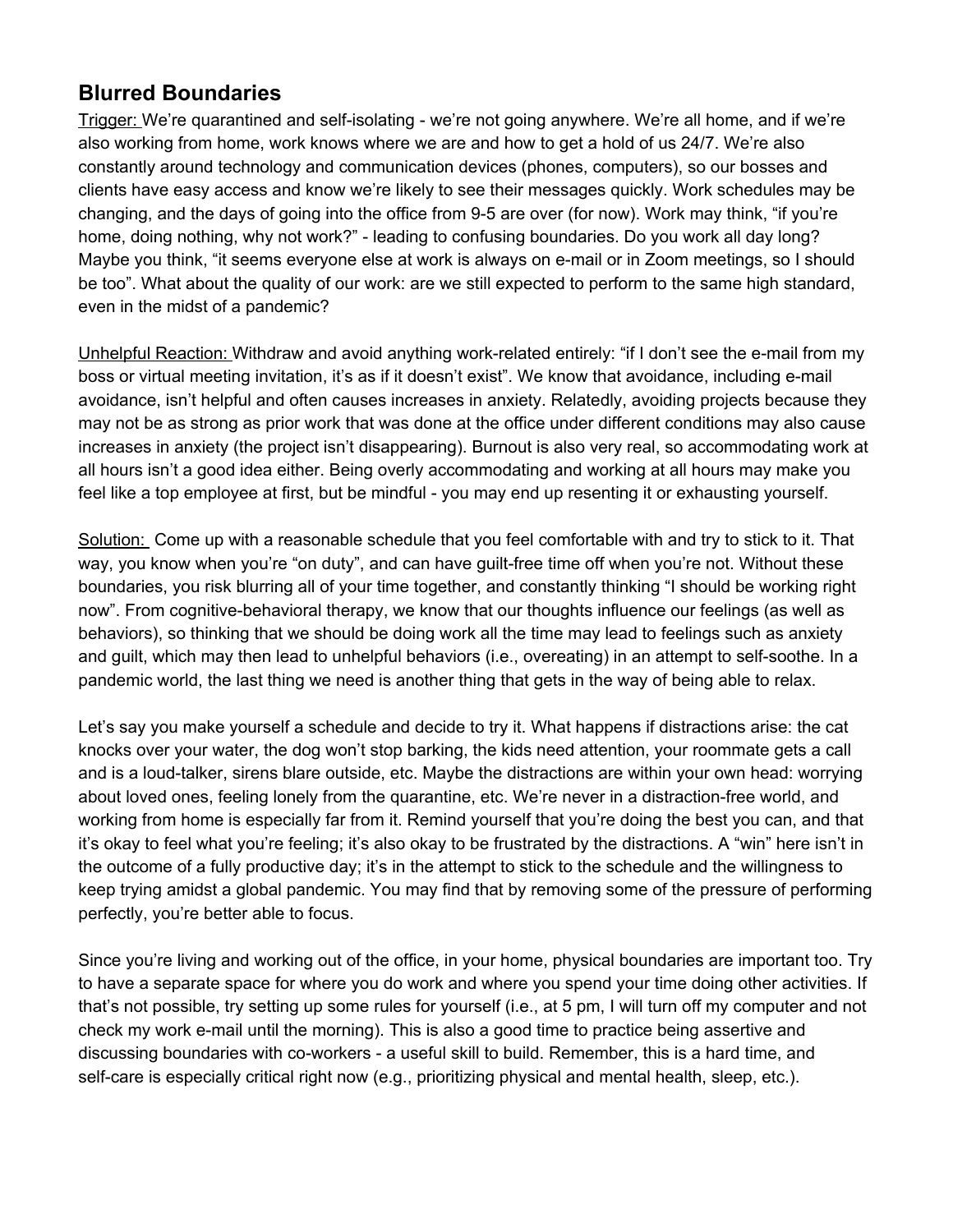# **Lack of Sunlight**

Trigger: Restaurants, theaters, and other places are closed. Team sports and outdoor gatherings are cancelled. Many people are not commuting to work, where they might spend some time outdoors by consequence.

Unhelpful Reaction: Staying home means spending more time indoors, away from sunlight.

Solution: Exposure to sunlight can boost brain chemical levels that promote positive moods. Aim for at least 30 minutes of sunlight a day, every day (weather permitting!). At least in the Northern Hemisphere we are lucky to have warmer weather coming our way. Go outside and read a book or make a phone call. Take a walk while listening to music, an audiobook, a podcast, or just enjoy the sounds of the neighborhood around you. Enjoy nature - go for a hike, or walk near water. If you don't want to get out of your car, you can drive to a nearby park and roll the windows down while reading a book or listening to the radio. Finally, if getting natural sunlight is still difficult, light [therapy](https://thewirecutter.com/reviews/best-light-therapy-lamp/) lamps can be a great way to keep depression at bay.

# **Lack of Physical Activity**

Trigger: Gyms are closed, team sports cancelled, working at home has us sitting at our desks even more than before, and weekends are spent on Netflix binges.

Unhelpful Reaction: It's easy to fall into a sedentary lifestyle, which can lead to negative emotions and contribute to "cabin fever". Lack of physical activity is associated with more depressed mood.

Solution: Guidelines suggest getting 150 minutes of [moderate-intensity](https://www.heart.org/en/healthy-living/fitness/fitness-basics/aha-recs-for-physical-activity-in-adults) aerobic exercise a week, but most people struggle to meet this goal. Like any new habit, start small and be [consistent](https://www.nytimes.com/2020/02/18/well/mind/how-to-build-healthy-habits.html). Commit to a small goal when you're just starting out, and then add a little bit more each day. Reward yourself for working towards this goal - behavior change is hard! The good news is that even smaller amounts of low intensity exercise can provide benefits. One suggested starting place is to aim for [4,000](https://www.nytimes.com/2020/04/01/well/move/steps-walking-longevity-health.html) steps a day. Some people like to track their activity levels with a fitness watch, but there are plenty of free mobile apps you can download onto your smartphone device. Fortunately, states with "stay at home" orders still permit getting outside for daily exercise. Call a friend and take a socially distanced walk around the neighborhood together - just stand six feet apart or maybe on opposite sides of the street. Go for a run or hike in nature. On a rainy day, consider playing an [activity-focused](https://ringfitadventure.nintendo.com/) video game or signing up for a [Zoom](https://www.theverge.com/2020/3/26/21195288/zoom-yoga-online-classes-coronavirus) yoga [class](https://www.theverge.com/2020/3/26/21195288/zoom-yoga-online-classes-coronavirus).

# *Zoom* **Fatigue**

Trigger: Countless Zoom work meetings, video chats with friends as a sole source of social interaction, and the novelty of quarantine wearing off.

Unhelpful Reaction: Emotionally withdrawing from the activities that are now taking place via videoconferencing, and falling into unhelpful patterns that will ultimately make you feel even less engaged. You sleep late, log on to your work meetings without brushing your teeth or putting on real pants, and zone out for the duration of the calls. At the end of the day you decide you're tired from all of said meetings, so you cancel your scheduled chat with a friend and instead binge-watch The Office for the third time this week.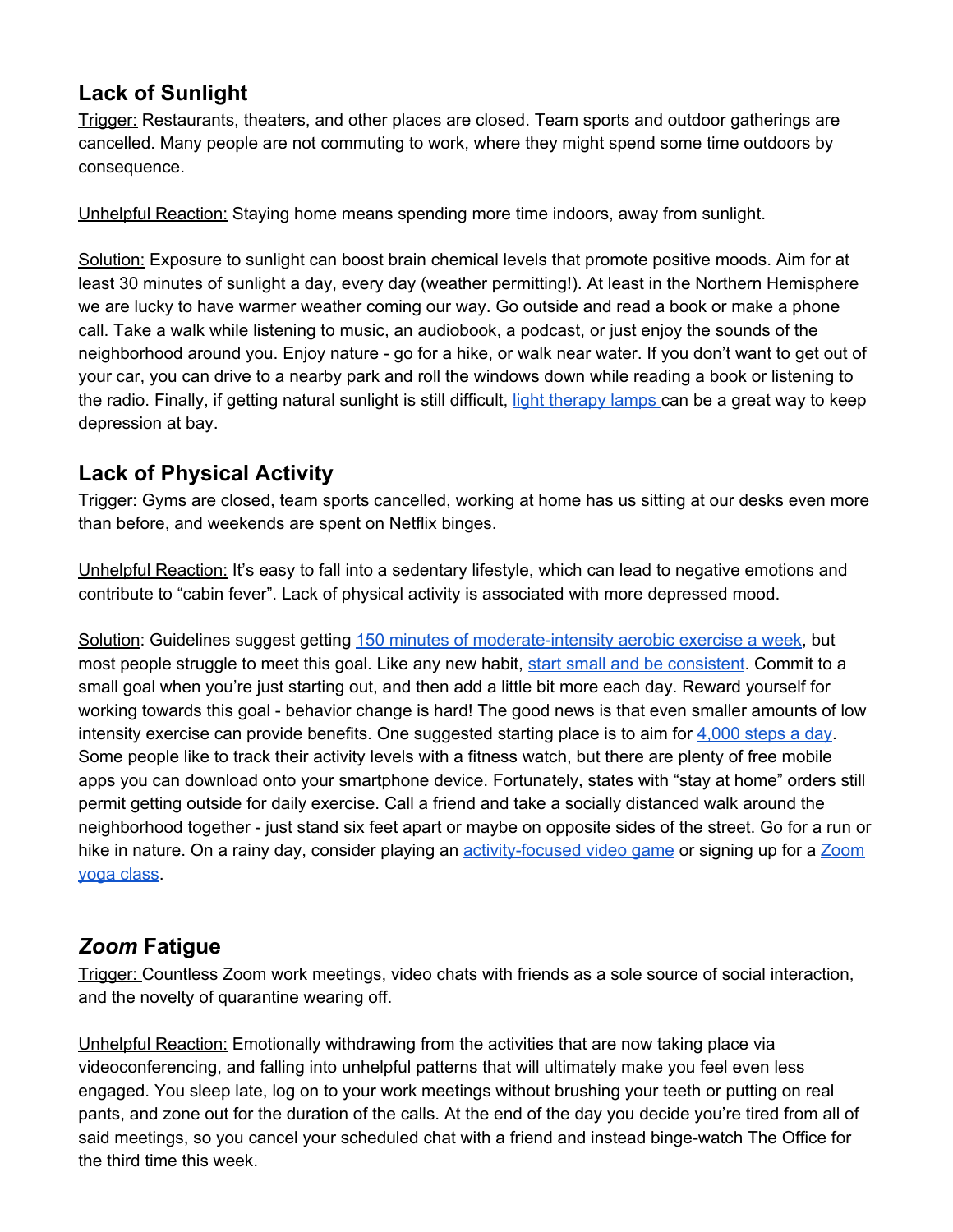Solution: Treat your virtual get-togethers the same way you would treat those events in real life. Although it might be tempting to roll straight out of bed and into your series of Zoom meetings for the day, it's helpful to remember that if you want to feel normal, you need to behave as close to normal as possible. Get up at your regular time, shower, eat a good breakfast, and use the time that you would normally be commuting to go for a walk. Instead of looking at Twitter or the news during your meeting, stay engaged by asking questions. Get dressed for video calls with friends instead of chatting from your bed in sweatpants, and give the call your full attention as opposed to making dinner at the same time.

Also, help your brain by creating a clear delineation between work-related video calls and social video calls. Designate one specific spot in your home as your workspace— somewhere that you don't do anything else (i.e., not the kitchen table). When your workday is done, leave that space and have some screen-free time before taking calls with friends in a different spot. It may also be helpful to use different apps for work calls versus social calls; for example, if your place of employment uses Zoom, connect with friends via Houseparty, Skype, FaceTime, or WhatsApp.

Finally, talk about any feelings of burnout with friends or the people in your household, and ask them to help hold you accountable: "I'm having a hard time sticking to my normal routine right now. I'm setting my alarm for x time; can you make sure I get up then?" or "I've been feeling pretty tired after days full of Zoom meetings, but I'm excited to FaceTime with you tonight. Don't let me bail!"

## **Claustrophobia**

Trigger: Sitting in front of your computer in the same room all day and night, as well as a lack of day-to-day variety. This is not claustrophobia in the traditional sense of the psychological disorder, but a unique feeling of discomfort related to being "trapped" at home. This may be particularly true for those living in apartments, in cities where ample space is rare, and/or with several other people. You feel stir-crazy yet exhausted.

Unhelpful Reaction: If you're sharing space with others you might find yourself snapping at them. If you're by yourself you might find yourself struggling to combat negative thoughts about being alone. You convince yourself that the walls are closing in on you and decide that you're fed up with quarantining, and you think maybe you'll get together with \*just a couple\* friends this weekend to help you feel a bit better.

#### Solution:

First, allow yourself to have some self-compassion around how hard this is— and know that you're not alone. Most of us are not used to being confined to the same limited amount of square footage for many days at a time, to having the lines between home and work blurred, to be unable to go grab dinner with a friend, and to be uncertain about when any of the aforementioned things will change. If you're feeling tired yet agitated that is understandable, but it's also a cue to use any and all resources available to you to change things up. Rearrange your furniture so it feels like you have more space. *Create* more space by using this time to do all the de-cluttering and organizing that you've been putting off for months. Get outside at least once a day. If you're in a densely-populated city and the idea of walking around makes you uneasy despite social distancing policies, spend time on your roof if possible. Not an option? Open your window while you do yoga. Do what you can to move your body and get fresh air.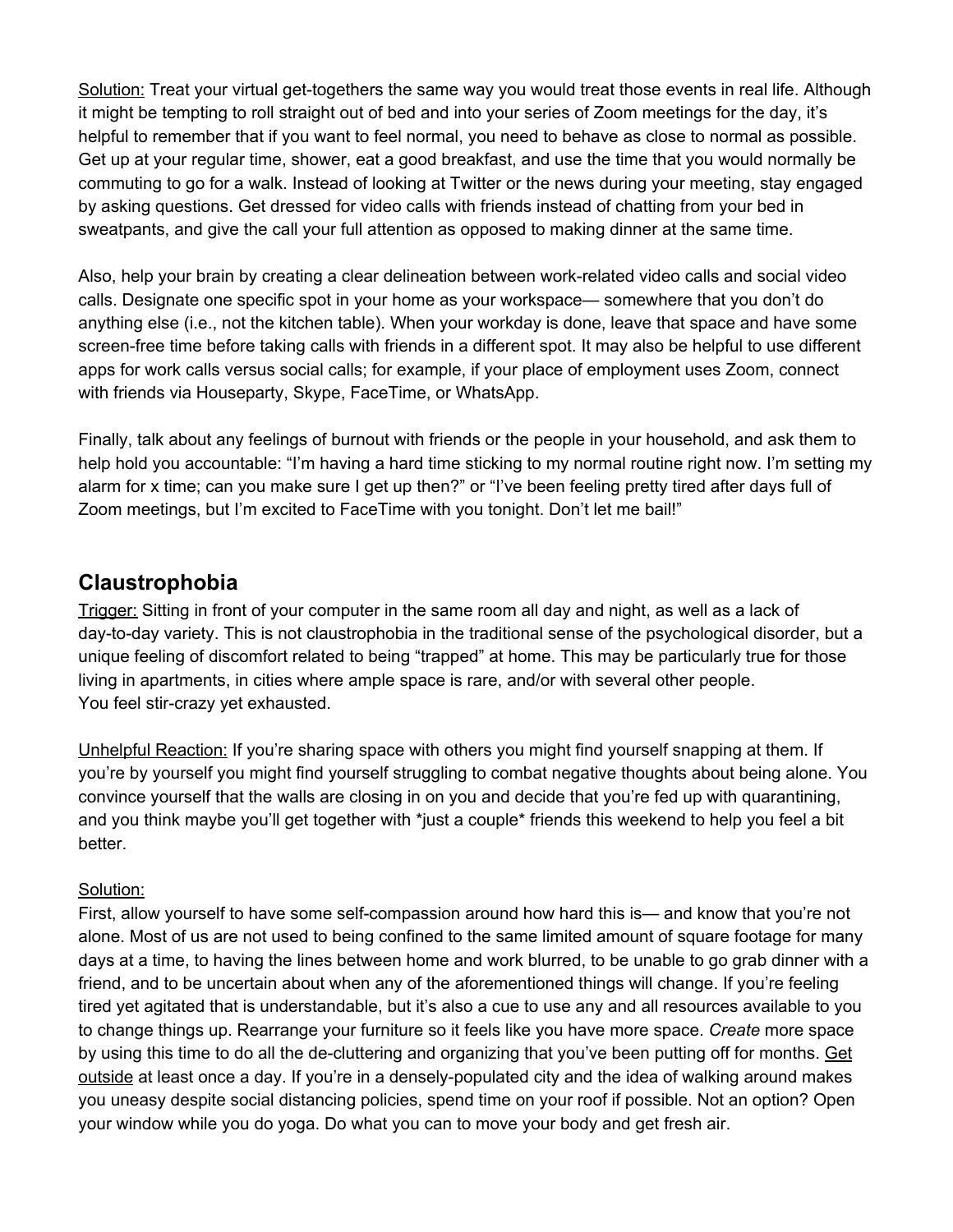Finally, change your mindset to create meaning in the quarantine*.* Instead of thinking "I'm being forced to stay inside," tell yourself that you are *choosing* to stay inside in the service of stopping the pandemic. Think of a specific person you know who is a member of a high-risk population (a grandparent, a friend with a medical condition), and when you're feeling antsy tell yourself "I'm doing my part to protect them." Even if it sounds silly, tell yourself that your Friday night on the couch isn't just that; it's an altruistic act. You're in the middle of a major event in history, and you're making a difference by making the choice not to go out. When you frame your situation this way, you feel a greater sense of agency and control over your environment as opposed to your environment controlling you.

## **IF YOU NEED PROFESSIONAL HELP**

If in reading this you realize that a self-help guide is not going to help you enough because your symptoms are severe you should find a therapist to work with directly. If you do not know of one, you can use the following national organizations referral services. Most therapists are using telepsychology (remote therapy by video) and thus it should be much easier to find someone who is licensed in the state you live in (which is typically a requirement for remote therapy).

> [www.abct.org](http://www.abct.org/) [www.academyofct.org](http://www.academyofct.org/) [www.adaa.org](http://www.adaa.org/)

# **SUBMIT A QUESTION**

If you would like to submit a question or issue for us to consider and respond to in a future update you can submit it [here](https://docs.google.com/forms/d/e/1FAIpQLSeGTXRpJHYZbzd5kXrmI3eIKNaI-JvxE-fkJZNiomL_JswgJQ/viewform?usp=sf_link)

# **SUBMIT YOUR EMAIL TO RECEIVE AUTOMATIC UPDATES**

If you would like to receive weekly updates that include new information via email, rather than checking back at this site on your own in the future, you can submit your email [here](https://docs.google.com/forms/d/e/1FAIpQLSeO35Y8lftDPHS7MuslsgXyogi1dWFb5yfSIXMOU49reQajgQ/viewform?usp=sf_link)

# **USEFUL ARTICLES ON COVID RELATED ISSUES**

While there are thousands of articles out there on these topics it can get overwhelming. We thought the listed below are particularly good must reads from a variety of sources.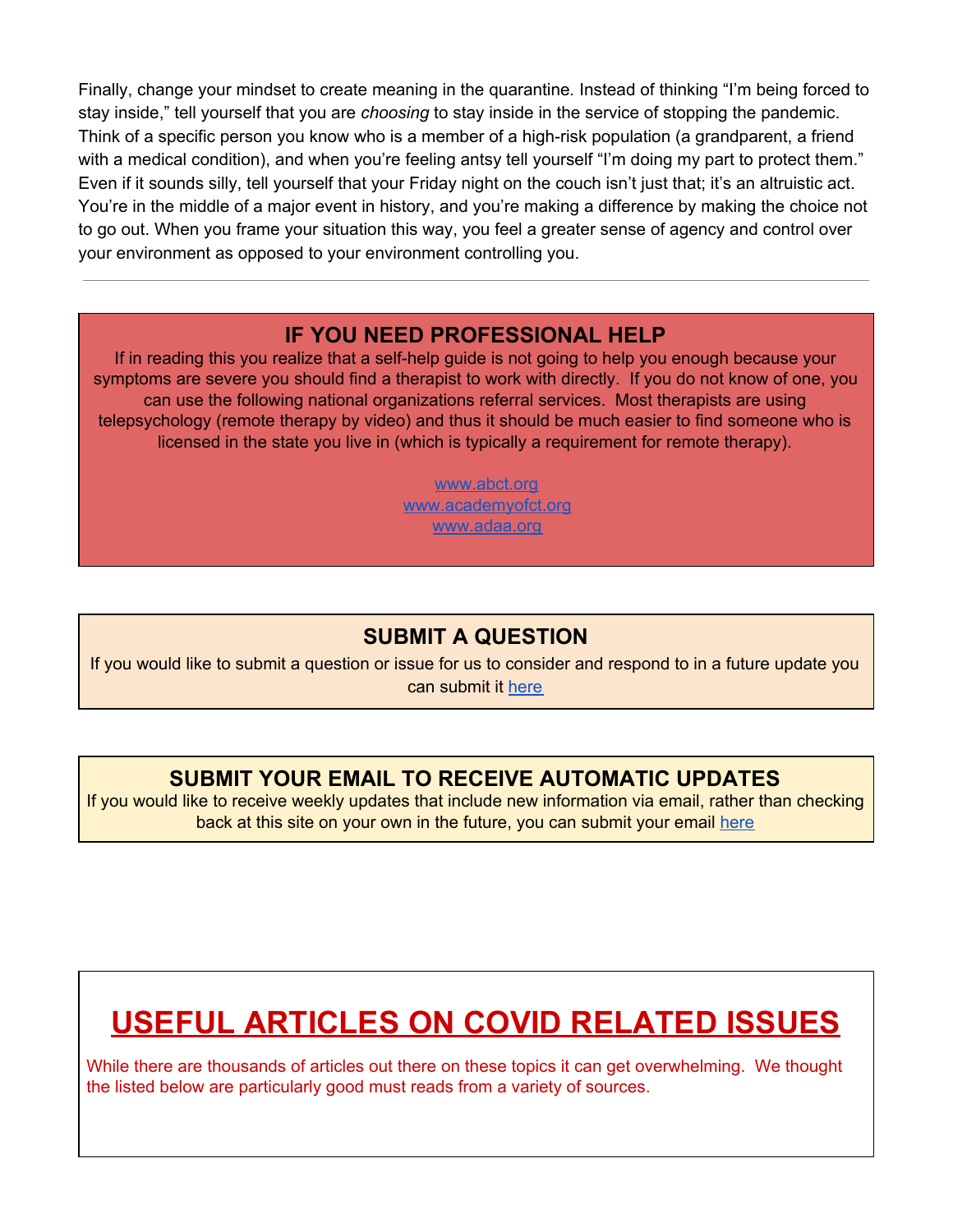# **ADVICE TO MANAGE PSYCHOLOGICAL DISTRESS**

### **INFORMATION TO HELP WITH YOUR ANXIETY PROVOKING THOUGHTS**

<https://elemental.medium.com/if-youre-feeling-overwhelmed-here-s-a-science-backed-way-to-take-control-a9650718365c>

[https://www.theguardian.com/world/2020/mar/22/think-about-the-best-case-scenario-how-to-manage-coronavirus-anxiety?CM](https://www.theguardian.com/world/2020/mar/22/think-about-the-best-case-scenario-how-to-manage-coronavirus-anxiety?CMP=Share_iOSApp_Other) [P=Share\\_iOSApp\\_Other](https://www.theguardian.com/world/2020/mar/22/think-about-the-best-case-scenario-how-to-manage-coronavirus-anxiety?CMP=Share_iOSApp_Other)

[https://newpaltz.edu/media/idmh/covid-19/IDMH%20COVID19%20Community%20Stress%20Management%20Tip%20Sheet](https://newpaltz.edu/media/idmh/covid-19/IDMH%20COVID19%20Community%20Stress%20Management%20Tip%20Sheet%202020%20Final.pdf) [%202020%20Final.pdf](https://newpaltz.edu/media/idmh/covid-19/IDMH%20COVID19%20Community%20Stress%20Management%20Tip%20Sheet%202020%20Final.pdf)

# **HOW TO MANAGE THE PSYCHOLOGICAL EFFECTS OF SOCIAL DISTANCING AND**

### **QUARANTINE**

<https://www.nytimes.com/2020/03/21/opinion/scott-kelly-coronavirus-isolation.html>

[https://www.smithsonianmag.com/innovation/ten-tips-scientists-who-have-spent-months-isolation-180974547/?utm\\_source=s](https://www.smithsonianmag.com/innovation/ten-tips-scientists-who-have-spent-months-isolation-180974547/?utm_source=smithsoniantopic&utm_medium=email&utm_campaign=20200405-Weekender&spMailingID=42188561&spUserID=NzQwNDU2NTU3NzkS1&spJobID=1740515199&spReportId=MTc0MDUxNTE5OQS2) [mithsoniantopic&utm\\_medium=email&utm\\_campaign=20200405-Weekender&spMailingID=42188561&spUserID=NzQwNDU](https://www.smithsonianmag.com/innovation/ten-tips-scientists-who-have-spent-months-isolation-180974547/?utm_source=smithsoniantopic&utm_medium=email&utm_campaign=20200405-Weekender&spMailingID=42188561&spUserID=NzQwNDU2NTU3NzkS1&spJobID=1740515199&spReportId=MTc0MDUxNTE5OQS2) [2NTU3NzkS1&spJobID=1740515199&spReportId=MTc0MDUxNTE5OQS2](https://www.smithsonianmag.com/innovation/ten-tips-scientists-who-have-spent-months-isolation-180974547/?utm_source=smithsoniantopic&utm_medium=email&utm_campaign=20200405-Weekender&spMailingID=42188561&spUserID=NzQwNDU2NTU3NzkS1&spJobID=1740515199&spReportId=MTc0MDUxNTE5OQS2)

<https://www.nytimes.com/2020/03/23/well/family/coronavirus-loneliness-isolation-social-distancing-elderly.html>

### **HOW TO DEAL WITH GRIEF: MISSING THE WAY THINGS WERE**

[https://hbr.org/2020/03/that-discomfort-youre-feeling-is-grief?fbclid=IwAR0kOOWk-kKECz\\_5R8THiKwbjU1h6OIZ8MHfKIDmD](https://hbr.org/2020/03/that-discomfort-youre-feeling-is-grief?fbclid=IwAR0kOOWk-kKECz_5R8THiKwbjU1h6OIZ8MHfKIDmDkrQgYKkr706E2N4ook) [krQgYKkr706E2N4ook](https://hbr.org/2020/03/that-discomfort-youre-feeling-is-grief?fbclid=IwAR0kOOWk-kKECz_5R8THiKwbjU1h6OIZ8MHfKIDmDkrQgYKkr706E2N4ook)

[https://www.theatlantic.com/health/archive/2020/04/nostalgia-before-coronavirus-missing-the-recent-past/609196/?utm\\_sourc](https://www.theatlantic.com/health/archive/2020/04/nostalgia-before-coronavirus-missing-the-recent-past/609196/?utm_source=newsletter&utm_medium=email&utm_campaign=atlantic-daily-newsletter&utm_content=20200401&silverid-ref=NDM4MDY5OTI2NTg3S0) [e=newsletter&utm\\_medium=email&utm\\_campaign=atlantic-daily-newsletter&utm\\_content=20200401&silverid-ref=NDM4MDY](https://www.theatlantic.com/health/archive/2020/04/nostalgia-before-coronavirus-missing-the-recent-past/609196/?utm_source=newsletter&utm_medium=email&utm_campaign=atlantic-daily-newsletter&utm_content=20200401&silverid-ref=NDM4MDY5OTI2NTg3S0) 5OTI2NTq3S0

# **ADVICE TO MANAGE RELATIONSHIPS**

#### **HOW TO KEEP QUARANTINE FROM RUINING YOUR MARRIAGE**

[https://ideas.ted.com/how-to-keep-quarantine-from-ruining-your-marriage/?utm\\_source=recommendation&utm\\_medium=emai](https://ideas.ted.com/how-to-keep-quarantine-from-ruining-your-marriage/?utm_source=recommendation&utm_medium=email&utm_campaign=explore&utm_term=ideas-blog-1) [l&utm\\_campaign=explore&utm\\_term=ideas-blog-1](https://ideas.ted.com/how-to-keep-quarantine-from-ruining-your-marriage/?utm_source=recommendation&utm_medium=email&utm_campaign=explore&utm_term=ideas-blog-1)

#### **HOW TO SPEAK TO YOUR KIDS ABOUT CORONAVIRUS**

<https://childmind.org/article/talking-to-kids-about-the-coronavirus/>

# **VERY PRACTICAL** *HOW TO* **ADVICE**

#### **HOW TO OPEN AND HANDLE PACKAGES SAFELY**

<https://thewirecutter.com/blog/coronavirus-packages/>